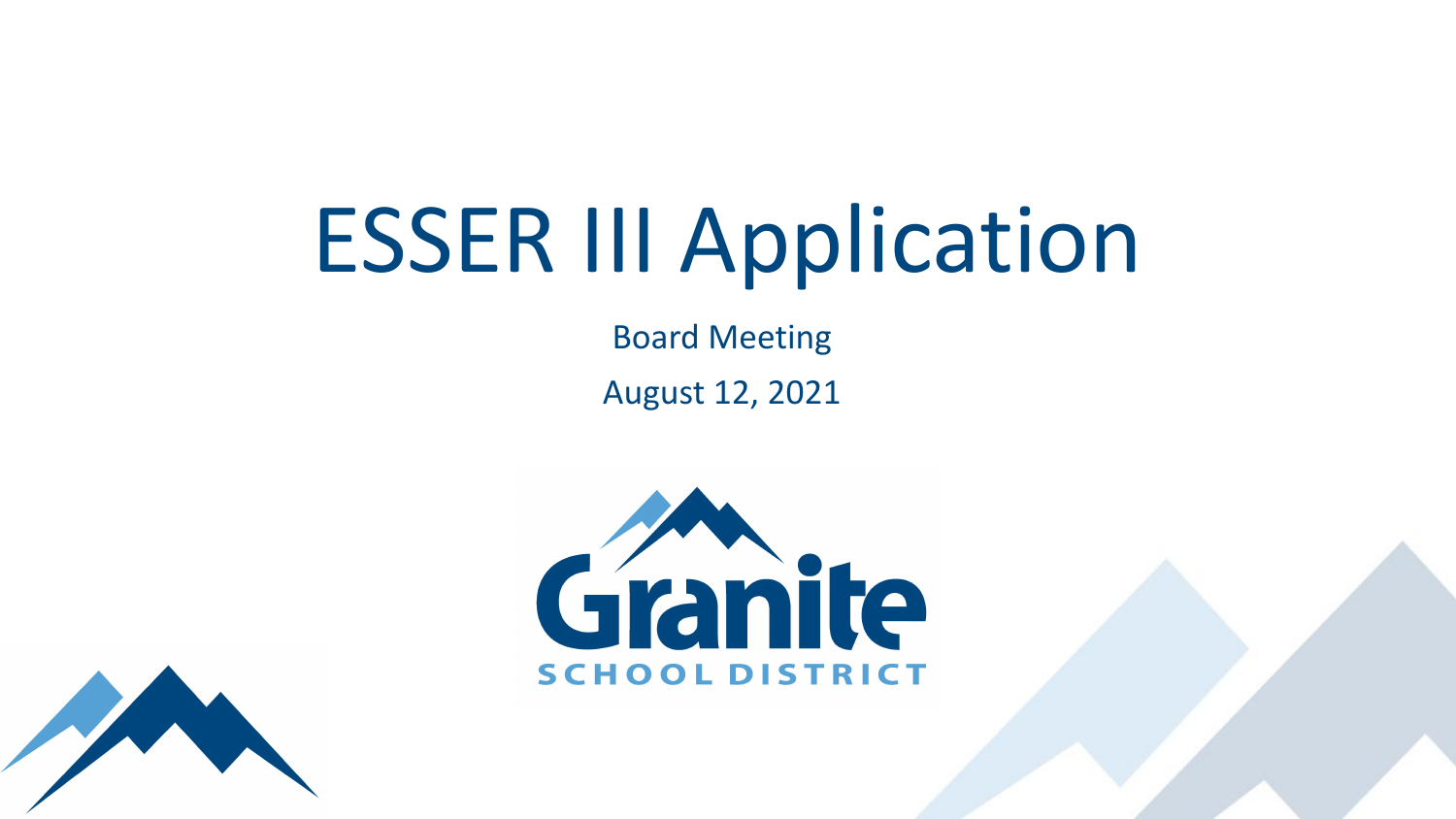# **Objectives**

- Provide a review of prior ESSER plans
- Provide a summary of both the new allowable uses of funds and new plan requirements in the ESSER III
- Provide a summary of allocation of funds for ESSER I, II, and III

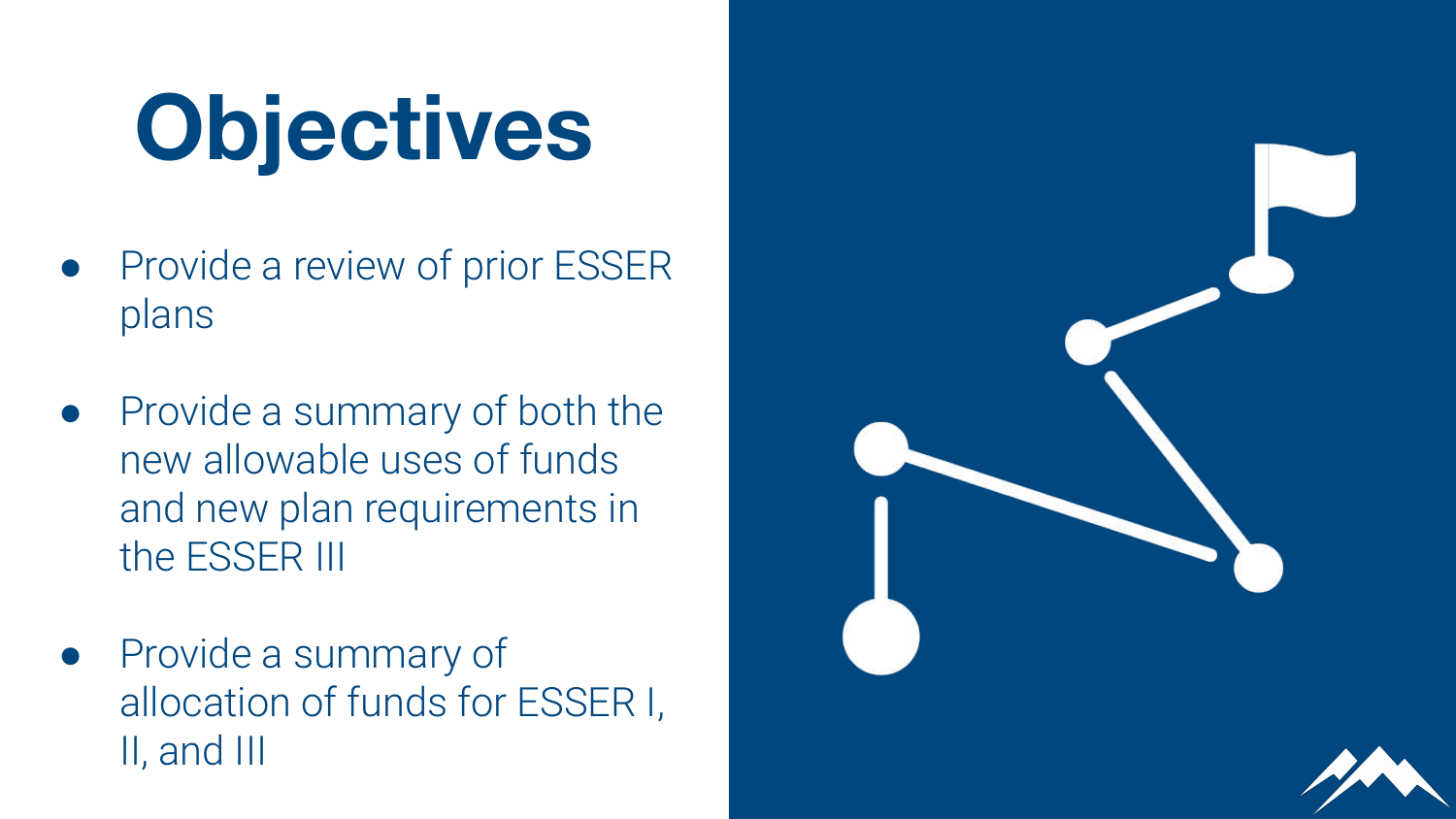## ESSER Allowable Uses

- Providing principals and other school leaders resources to address location needs
- Supplemental after school programs
- Summer classroom and distance learning
- Activities to address unique needs of vulnerable student populations
- Address the impact of lost instructional time assessment, learning activities, parent support, attendance, and disengagement

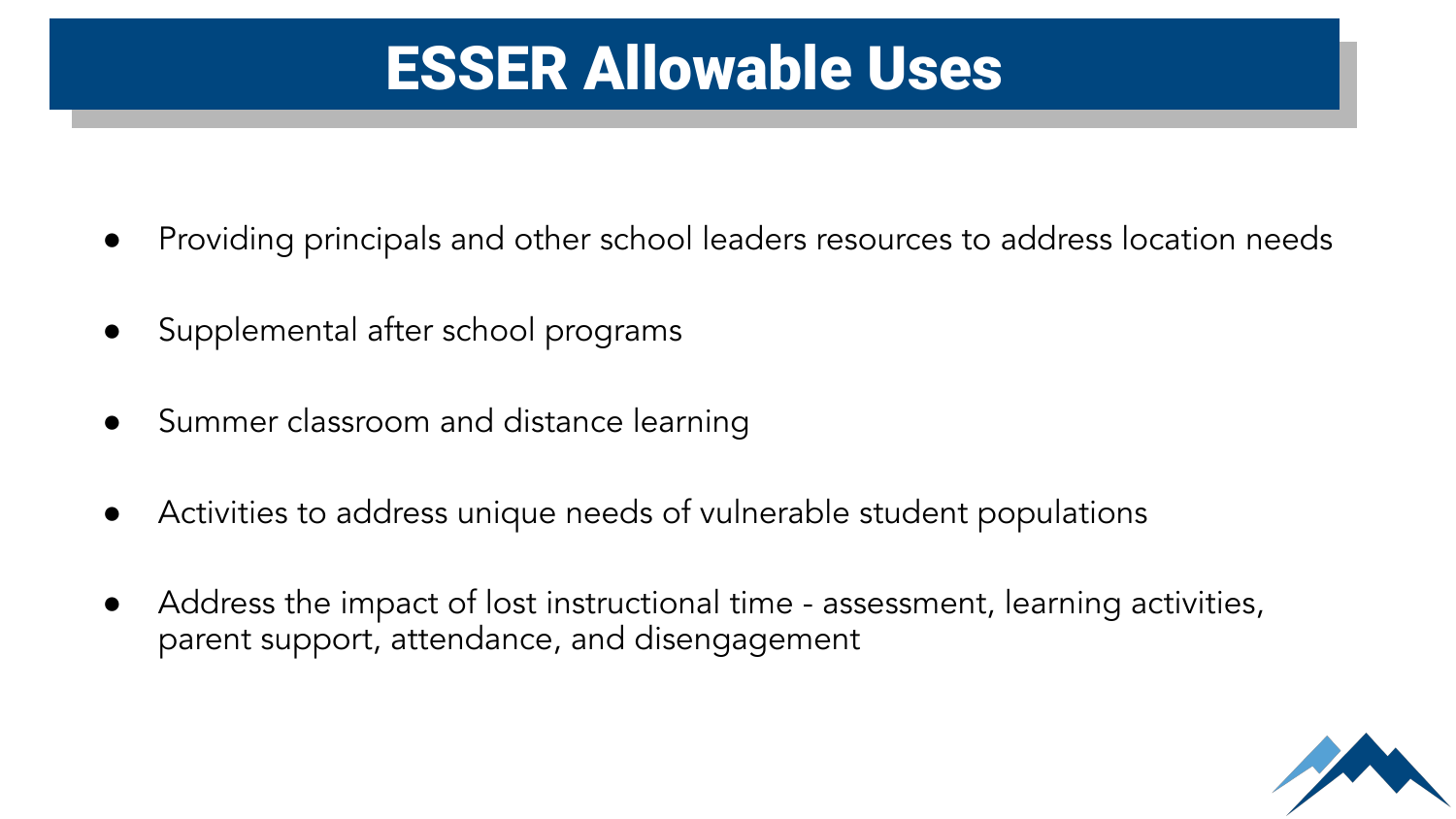### ESSER Allowable Uses

- At-risk individual student plans
- Purchasing educational technology hardware, software, connectivity that aids in the interaction between teacher and student
- Providing mental health supports
- Developing and implementing procedures and systems to improve preparedness and response in the district
- Purchasing supplies to sanitize and clean
- Training on sanitation and minimizing spread of infections and diseases

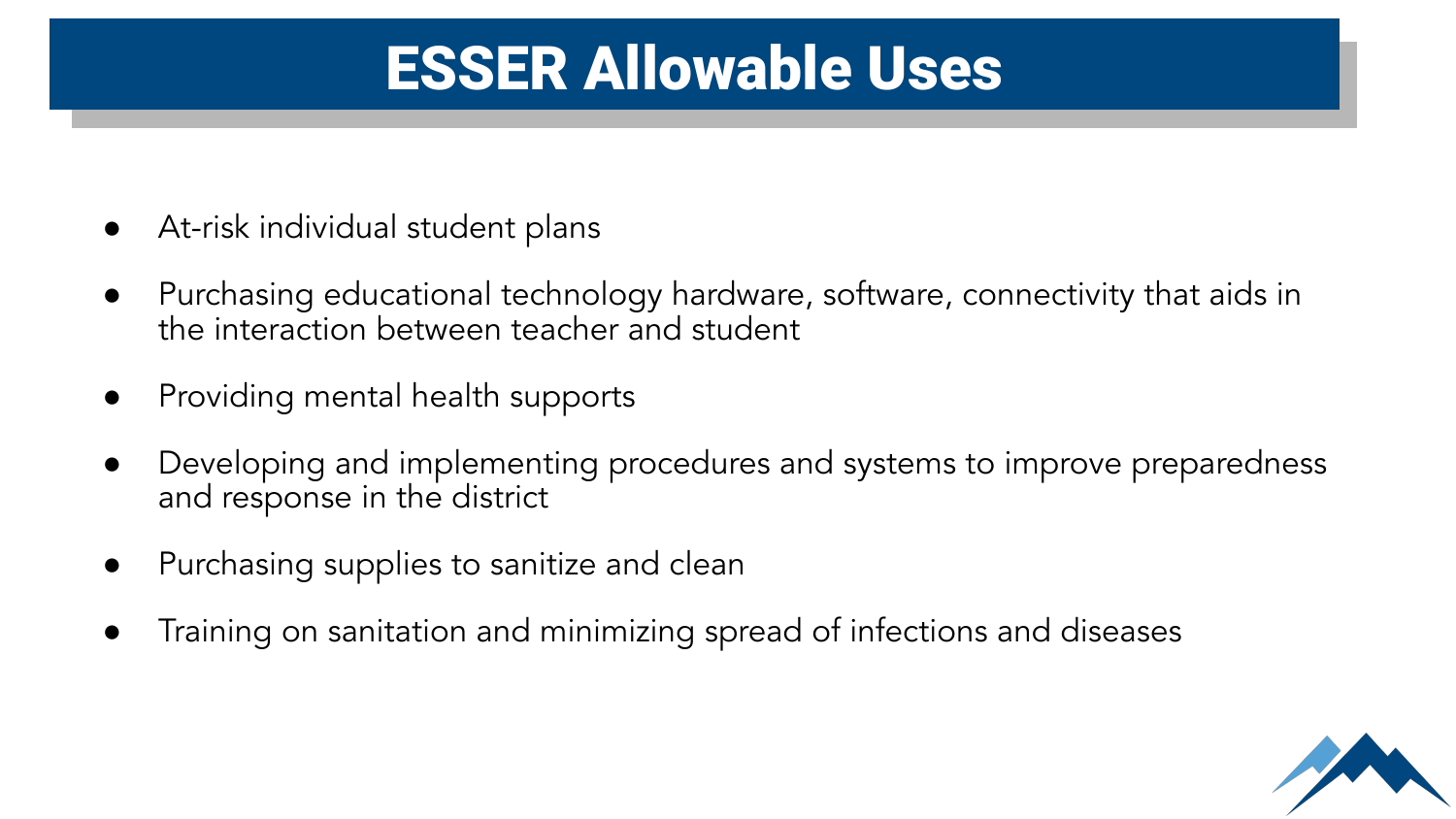# New (ESSER III) Facility Allowable Use

- School facility repairs and improvements to reduce risk of virus transmission and to support student health needs.
- Inspection, testing, maintenance, repair, replacement and upgrade projects to improve the indoor air quality in schools including -
	- Mechanical and non-mechanical heating
	- Ventilation
	- Air conditioning systems
	- Filtering
	- Purification
	- Fans
	- Control systems
	- Window and door replacement

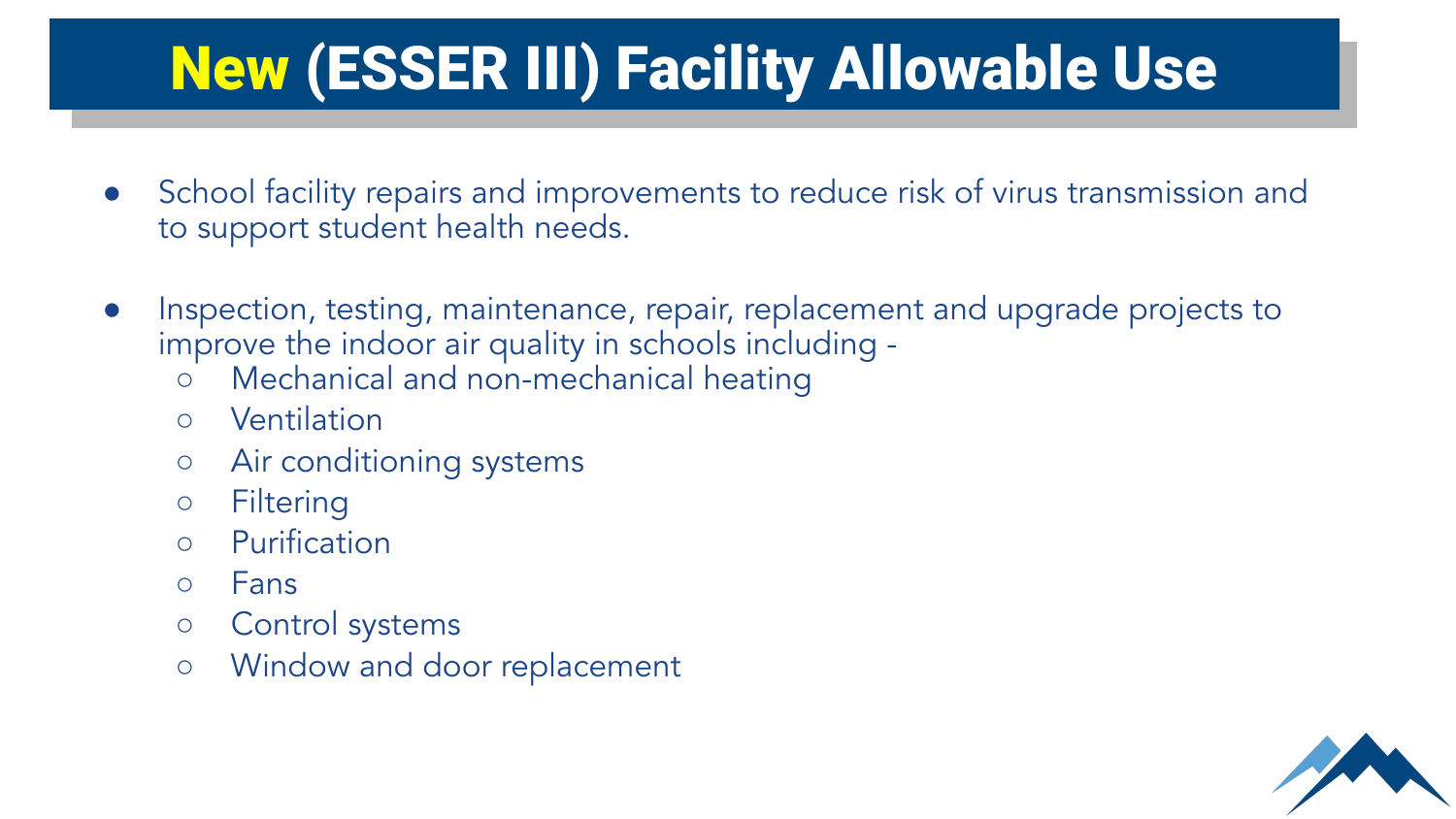## ESSER III Facility Expenditure Requests

- Submission to Utah State Board of Education (USBE) including:
	- Project description
	- Project timeline
	- Project budget
	- Alignment to the allowable uses
	- District procurement policy
	- Davis Bacon compliance responsibilities (wages in construction) of the District
	- USBE construction approvals process (if applicable building code inspection)
- Review and outcome response within 14 days of submission
- Work may not begin until an approval letter is received from USBE
- Projects must be completed by September 30, 2024

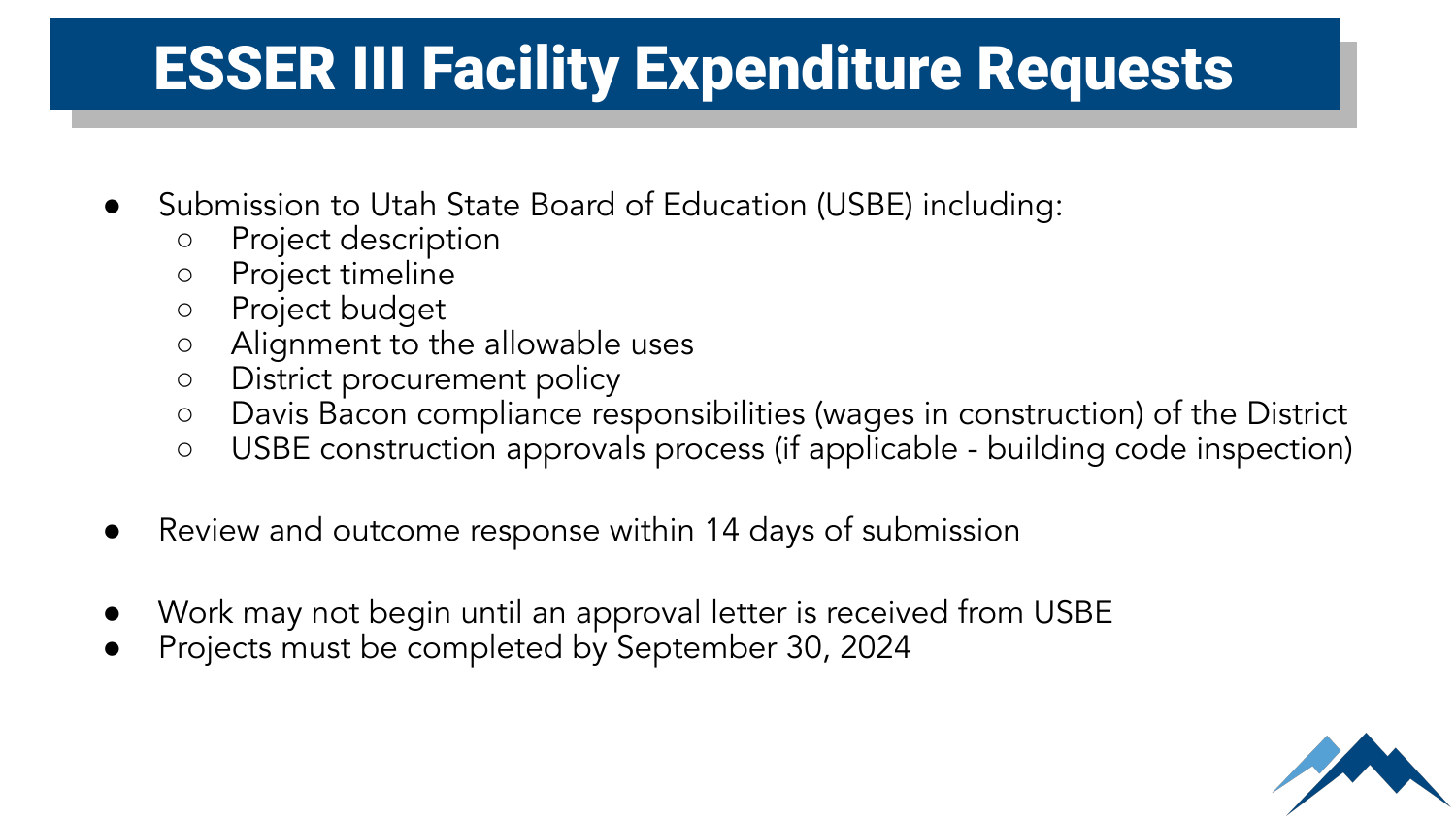## ESSER III Application Requirements

● Use a minimum of 20% of ESSER III funds to accelerate student learning though the implementation of evidence based interventions

● The district must engage in meaningful consultation with stakeholders and traditionally underrepresented groups and taken the input into account in developing the plan

● The Granite Board of Education adopts the district's plan for the use of ESSER III funds in an open and public meeting

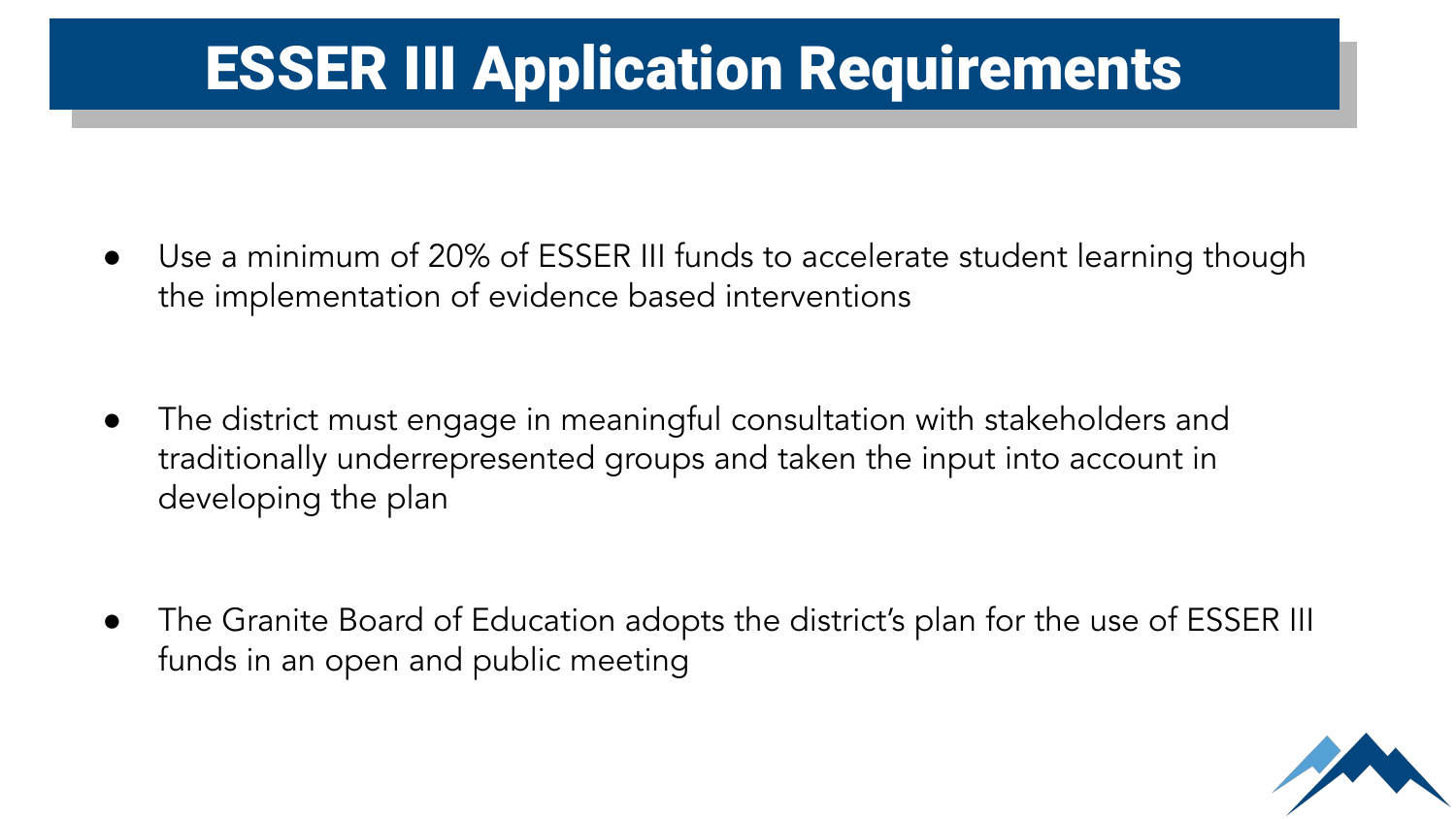#### Stakeholder Consultation

 $Responents = 5,348$ 

- Number of Total Respondents (More than one box could be checked):
	- Students 217
	- Parents 4349
	- School Employee 1133
	- Administrators 67
	- District Office Employee 96

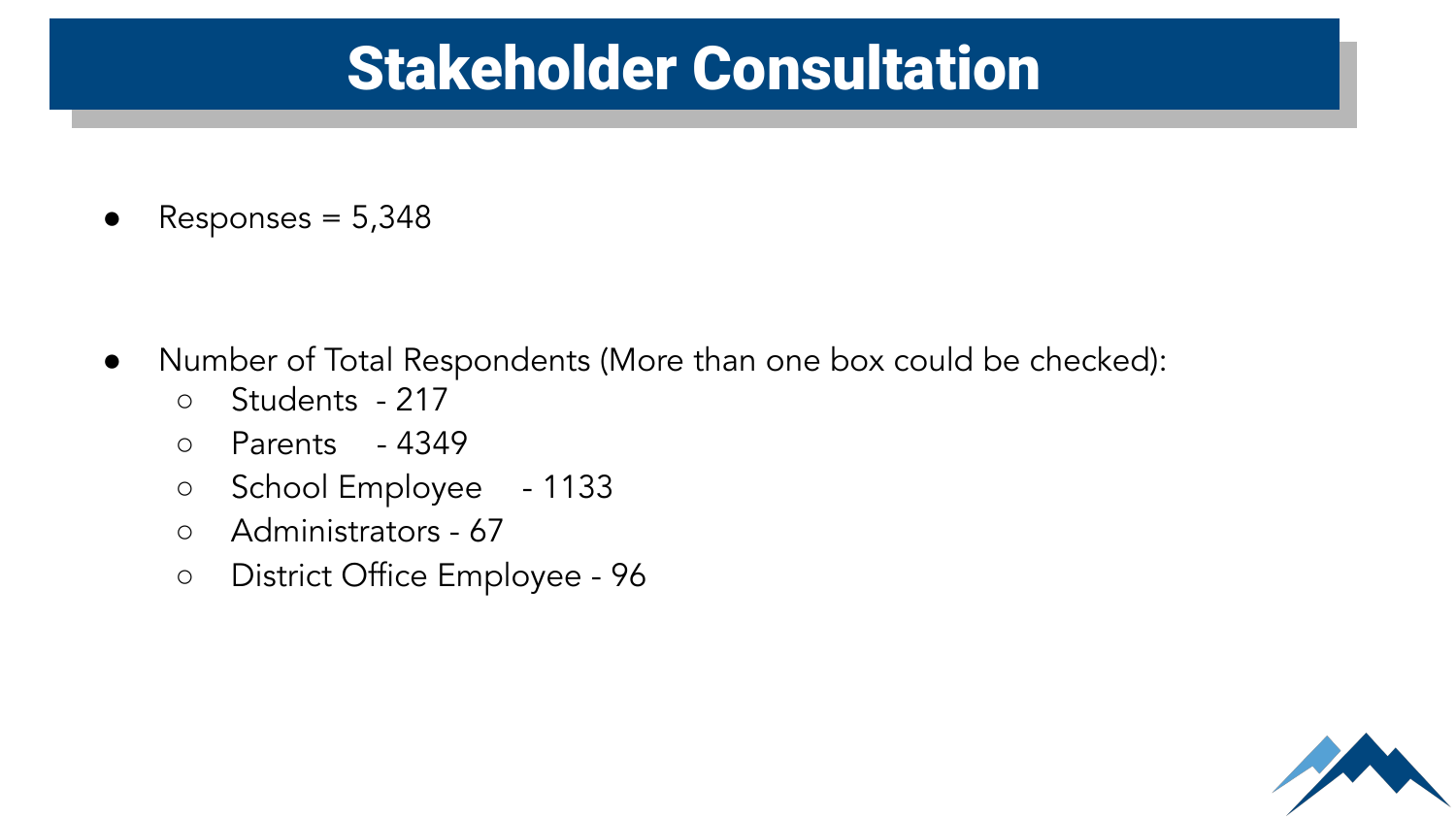

#### **Visual of** Respondents

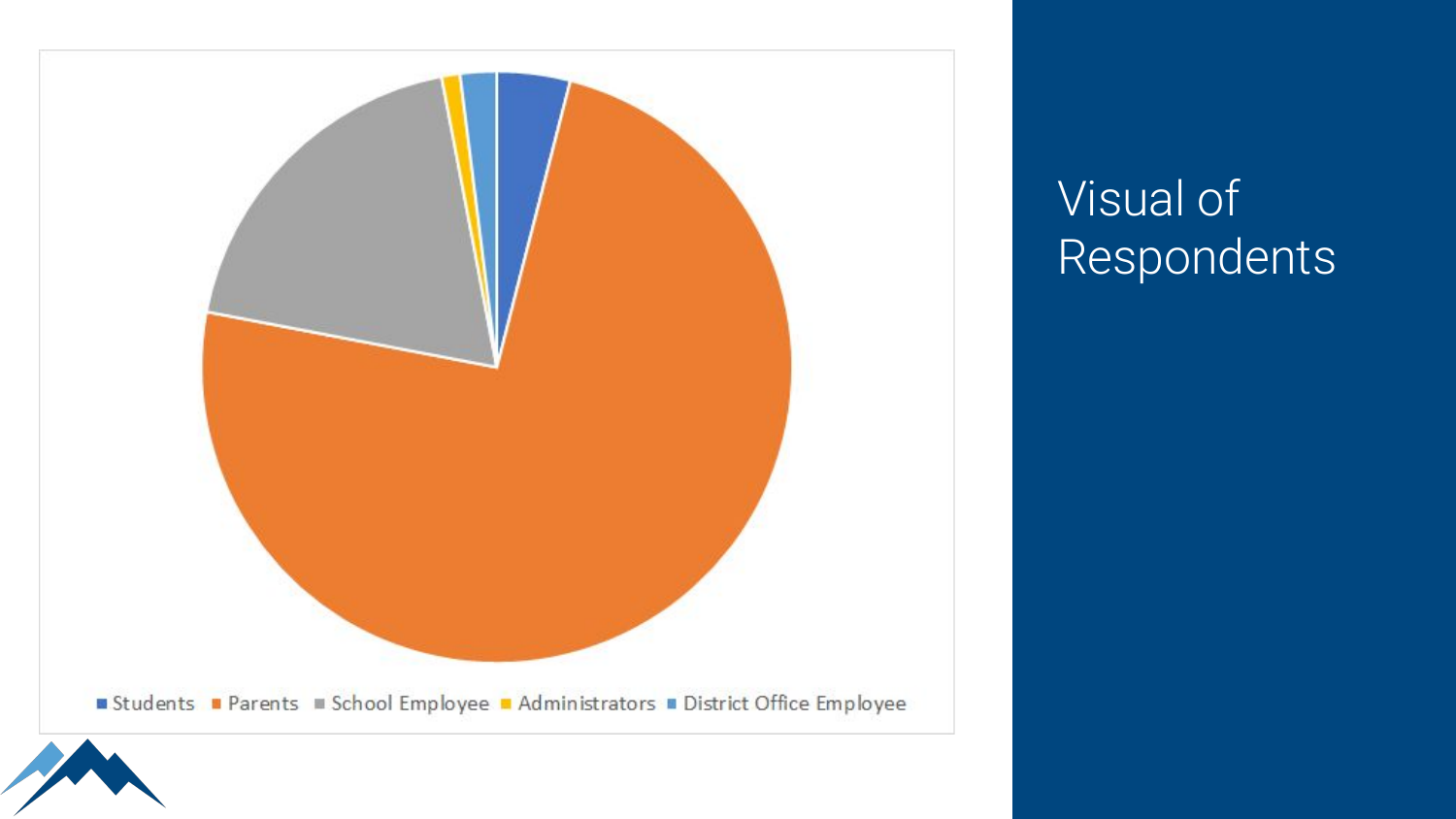## Stakeholder Consultation Results

In your opinion, how can Granite School District effectively use funding to meet the needs of students that have arisen due to COVID 19?

Choices in Rank Order -

- 1. Additional classroom aides and paraprofessionals to assist teachers with instruction
- 2. Increase social and emotional services
- 3. Enhanced extra-curricular options
- 4. Increase enrichment activities
- 5. Additional learning opportunities summer school and after school

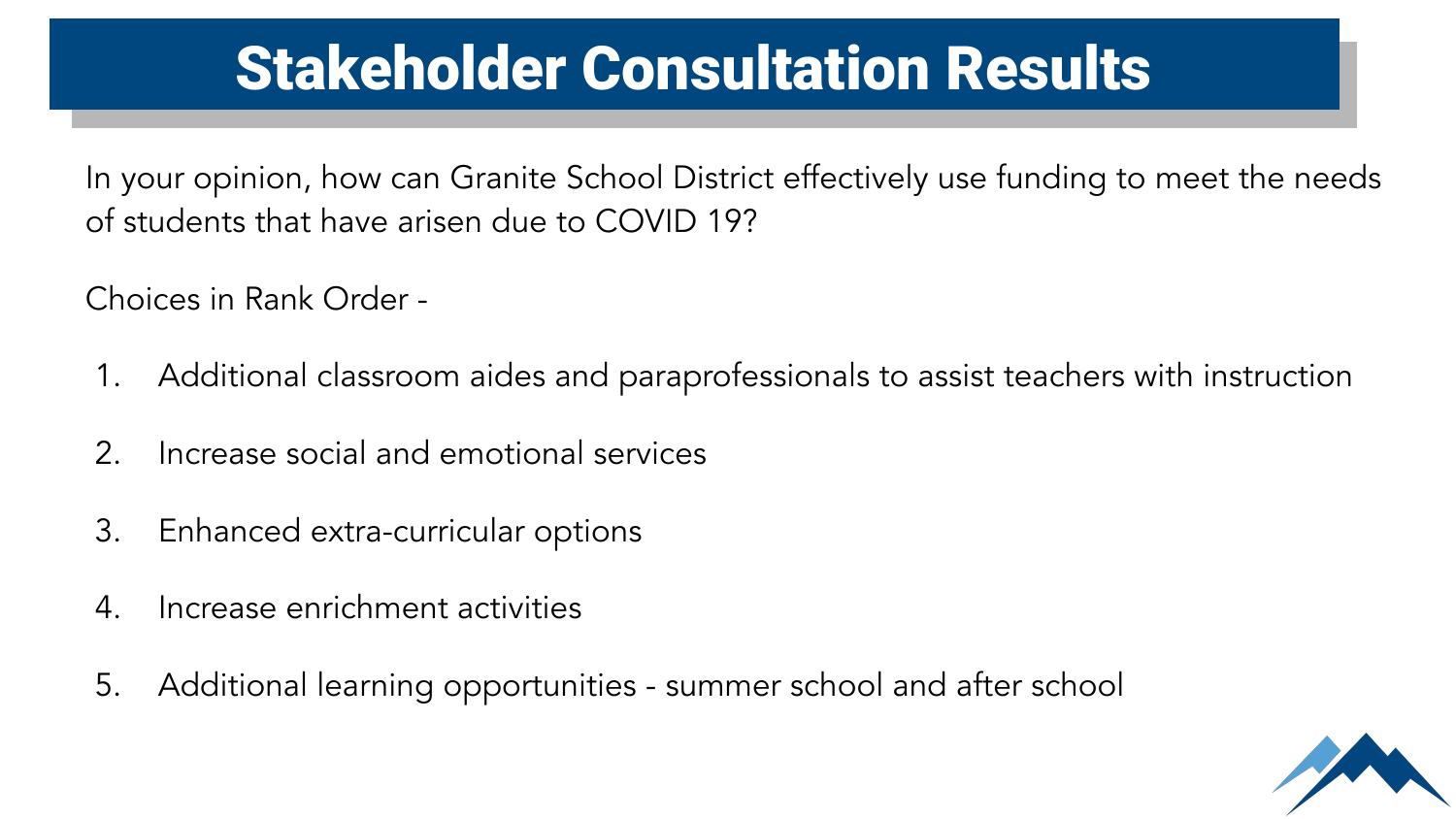### Stakeholder Consultation Results

- 6. Increase access to structured play and peer socialization
- 7. Educational technology
- 8. Additional learning supplies
- 9. Purchasing COVID mitigation supplies
- 10. Providing additional professional learning to teachers
- 11. Enhanced access to physical activities
- 12. Student attendance initiatives
- 13. Improved parent engagement initiatives

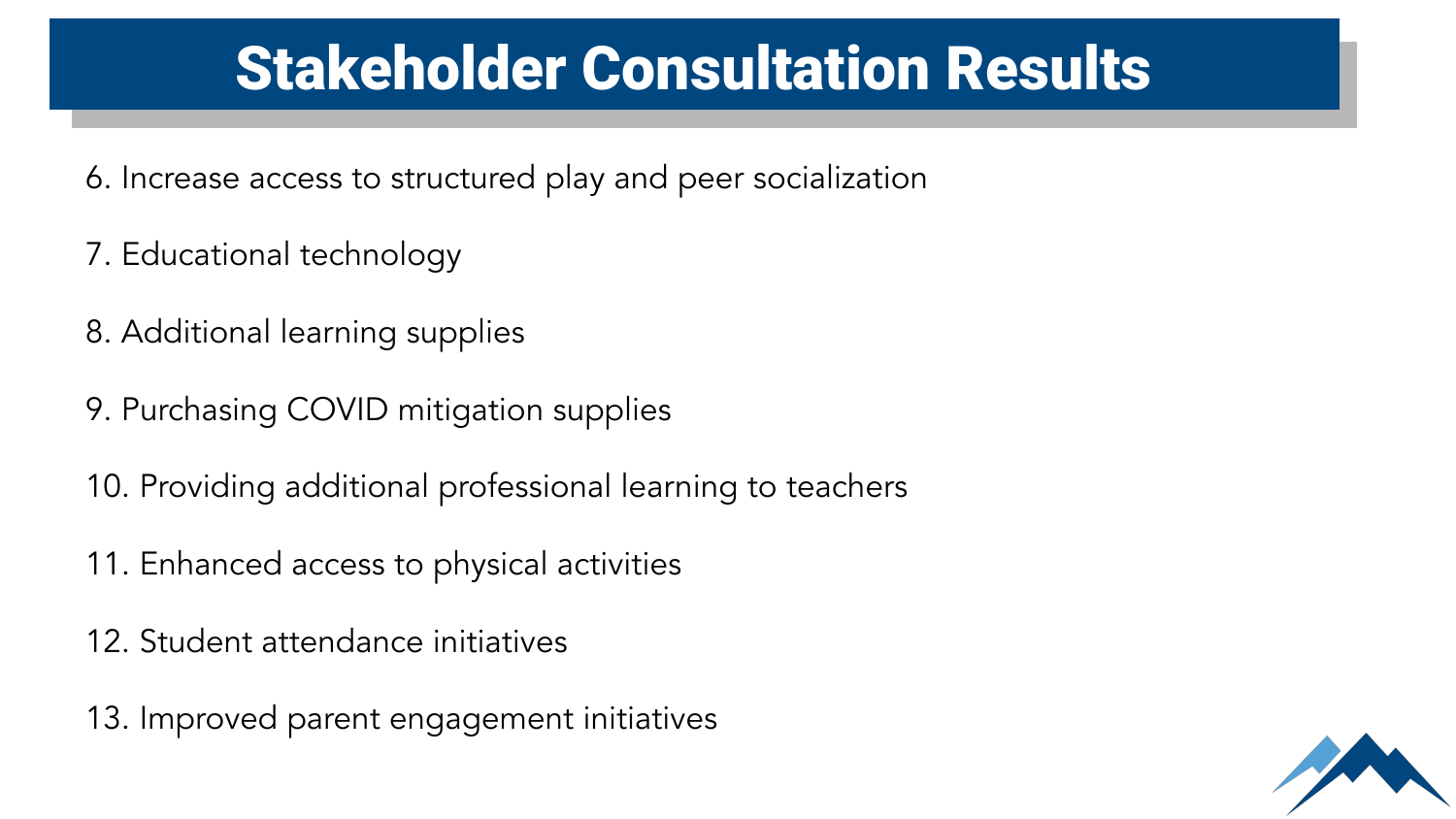## Compromised Student Outcomes

- **●** Leading Indicators
	- Student Attendance
	- Credits Earned (9-12)
	- Acadience reading assessment (K-3)
	- Acadience mathematics assessment (1-3)
	- Secondary Reading Inventory
	- Granite Benchmarks (K-12)
	- Teacher developed formative assessment (K-12)
	- Student Behavior Data

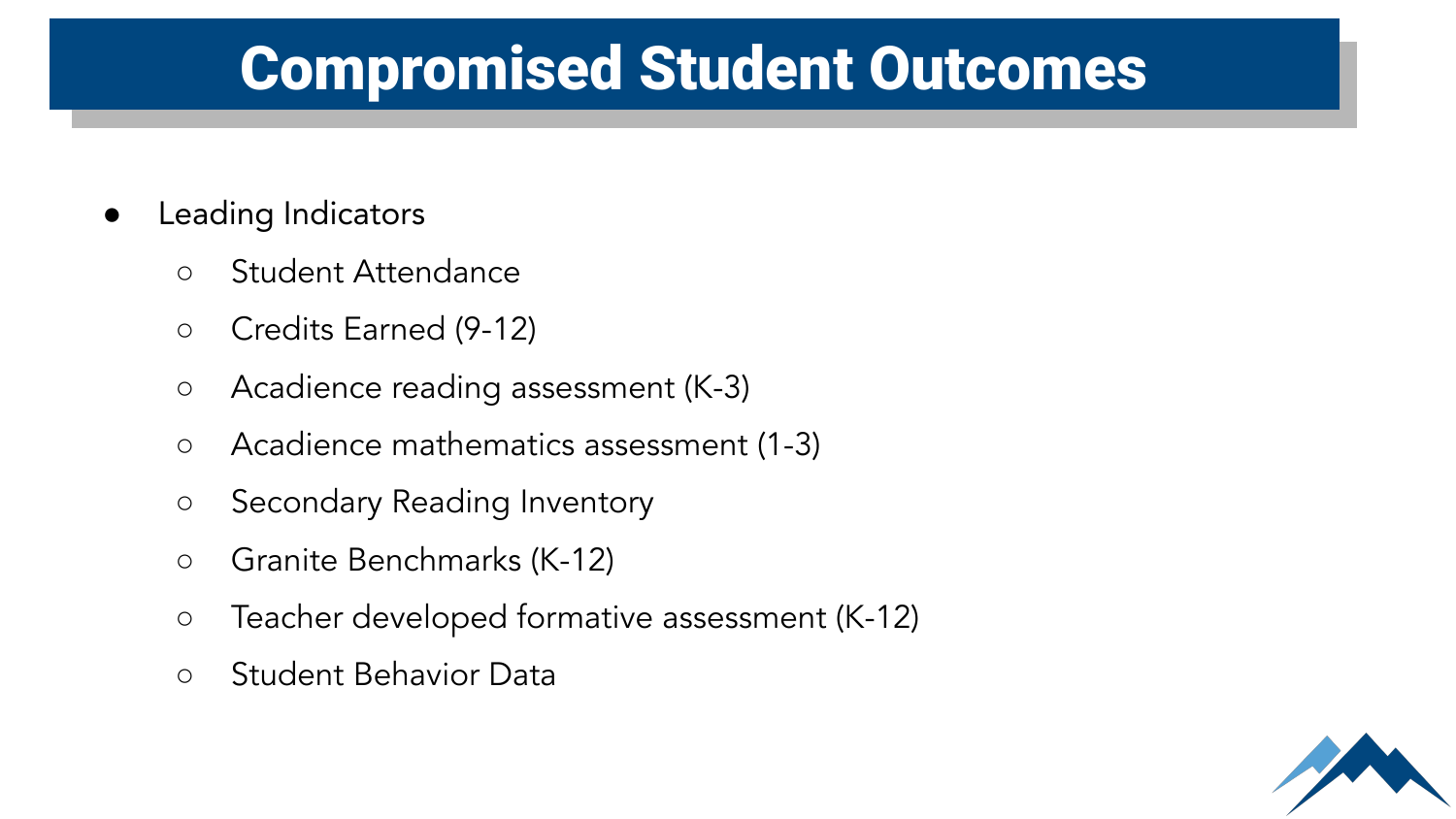## Compromised Student Outcomes

- **●** Lagging Indicators
	- WIDA English Language Development (ELL)
	- RISE (3-8)
	- Utah Aspire Plus (9-10)
	- ACT (11)
	- Graduation rates

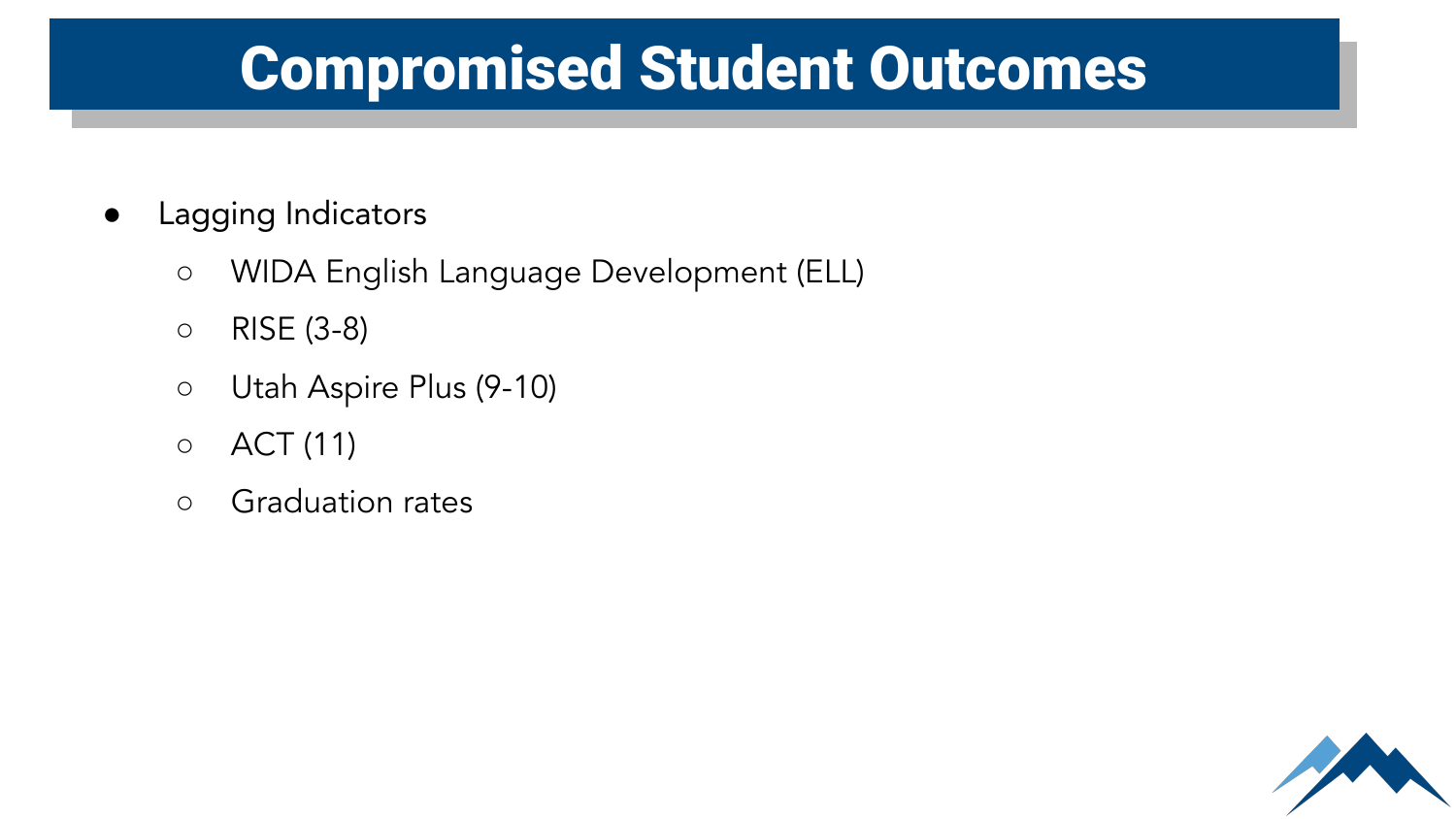#### Investment of Funds

- Allocation to each school for individual local needs
- Allocation to departments for programmatic needs
	- District office departments
	- ESSER III Support Services (facility) departments included

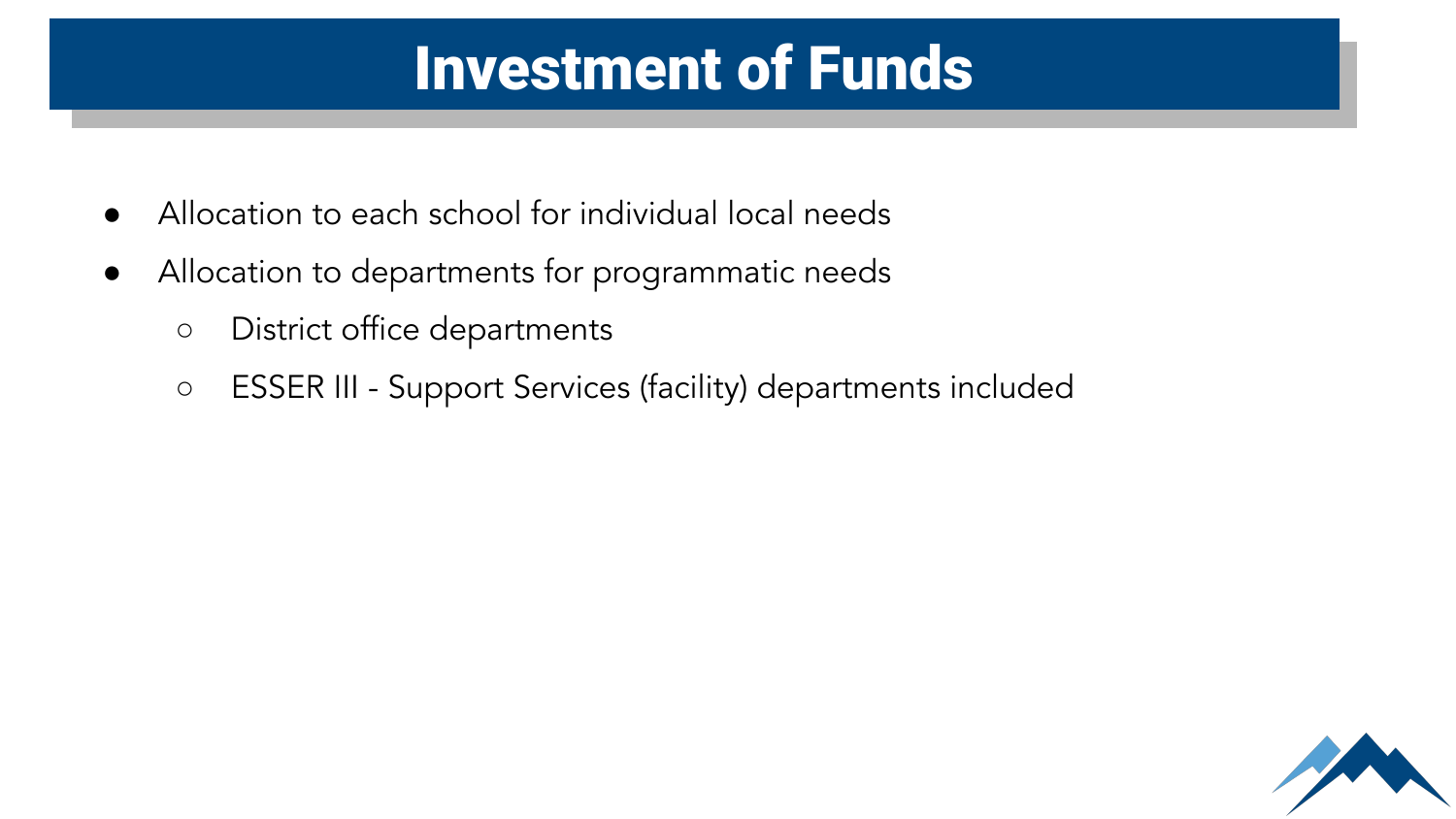#### School Allocation - Use Examples

- Lower class size
- Prevent split classes
- Additional aide support
- Additional social worker support
- Summer school programming
- After school programming
- Additional professional learning

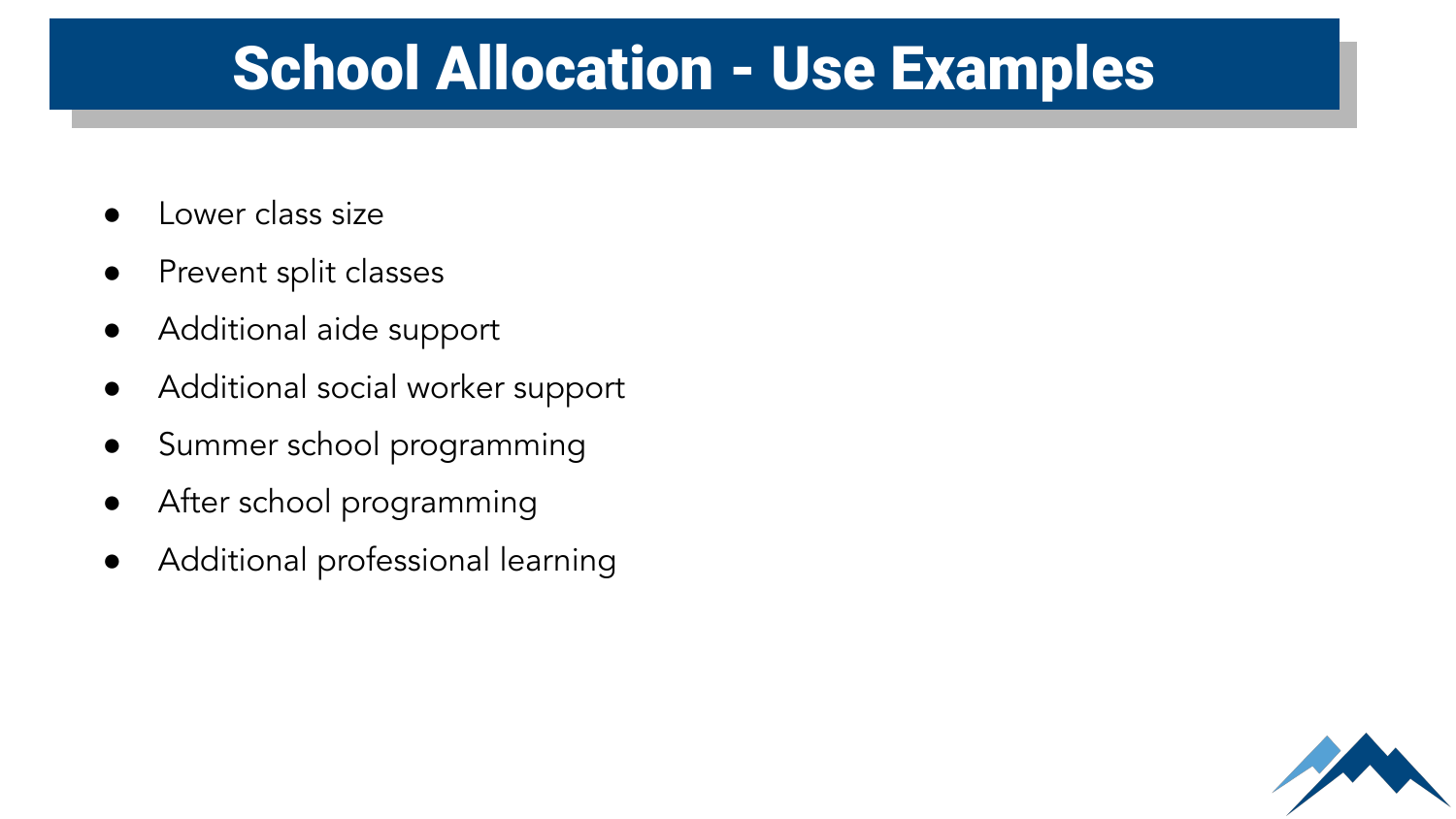#### Program and Facility Allocation - Use Examples

- Granite Online Live
- Increase ratios of Social Workers, Counselors, School Psychologists
- Added behavior support services
- Increase ratio of Literacy Coaches
- Contract substitute teachers
- Increase hardware, software, connectivity
- COVID nurse support
- Granite Connection additional supports
- Facility repair and improvements

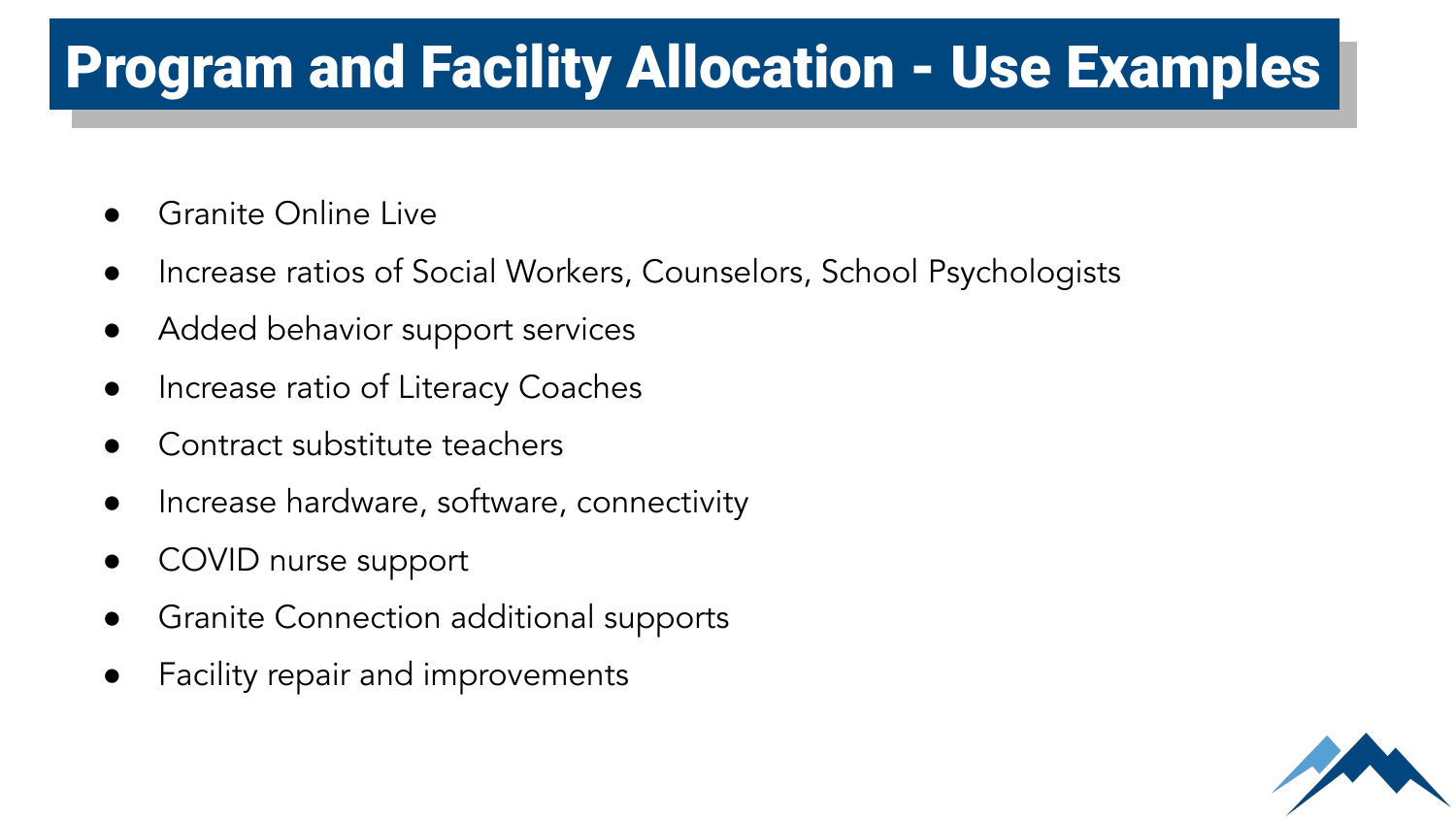#### ESSER I Allocation of Funds



CARES ACT

#### 2020-2021

#### 10 Million Total

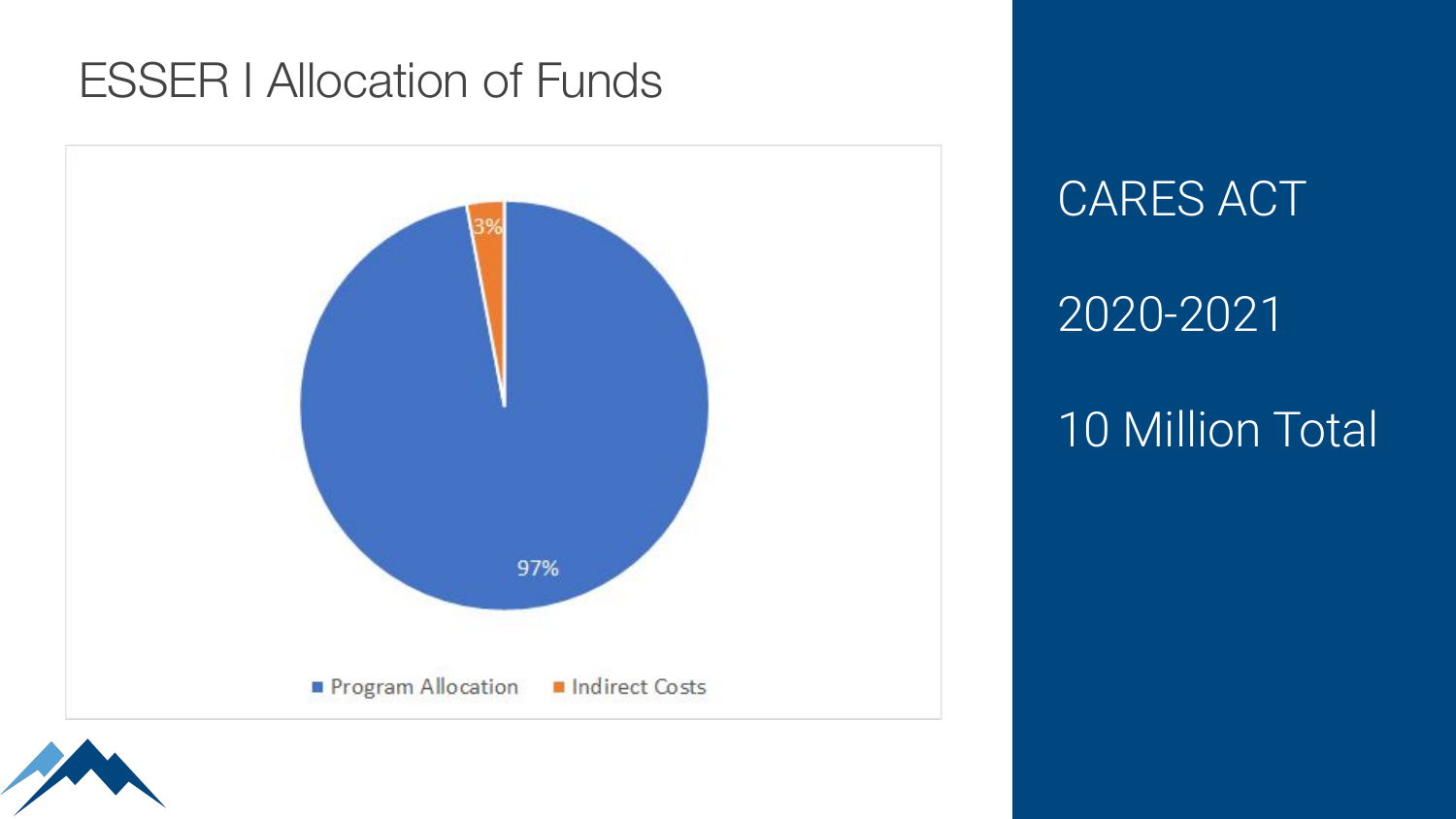#### ESSER II Allocation of Funds



CRRSA ACT

#### 2021-2023

#### 43 Million

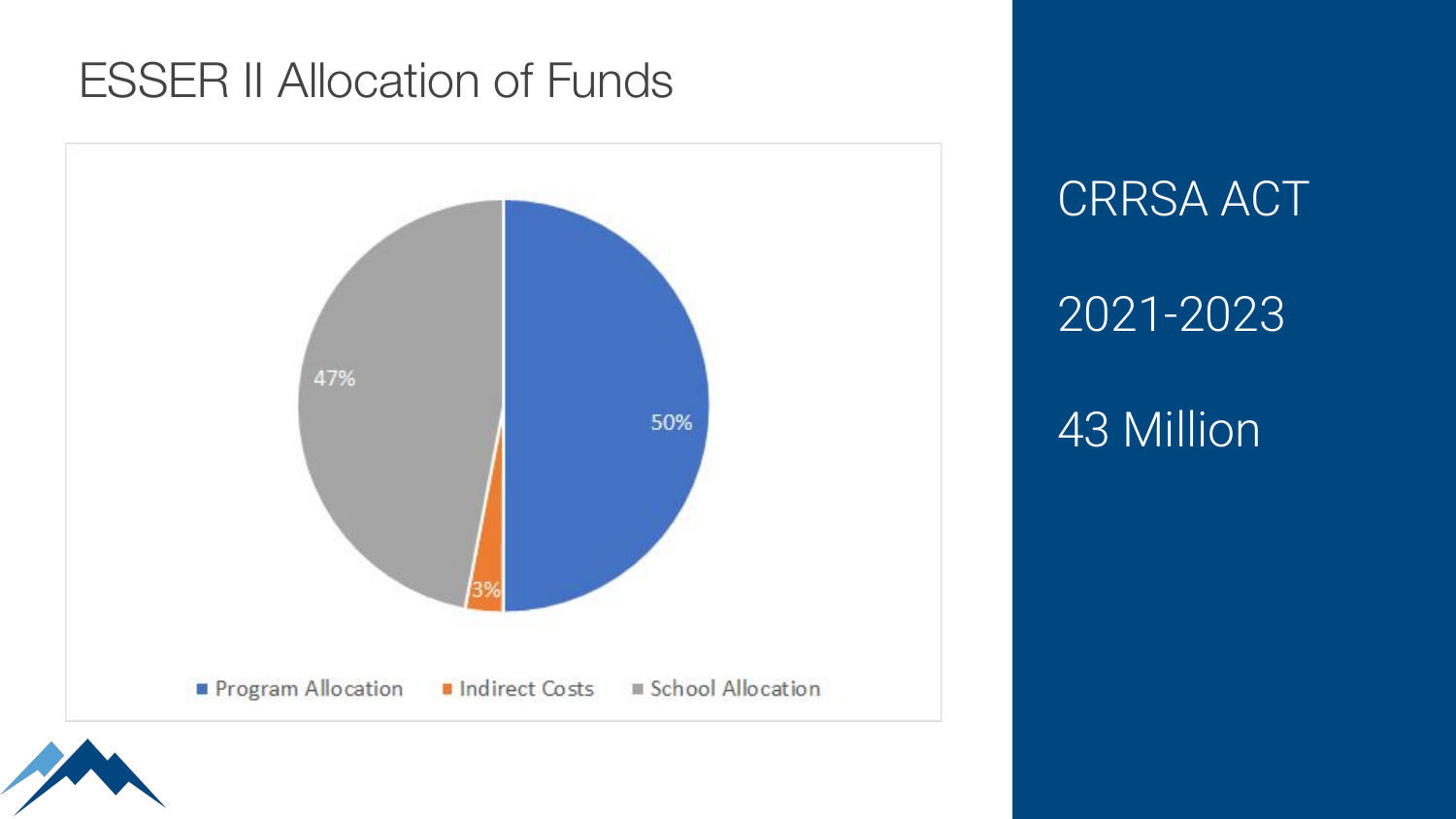#### ESSER III Allocation of Funds



ARP 2021-2024 97 Million

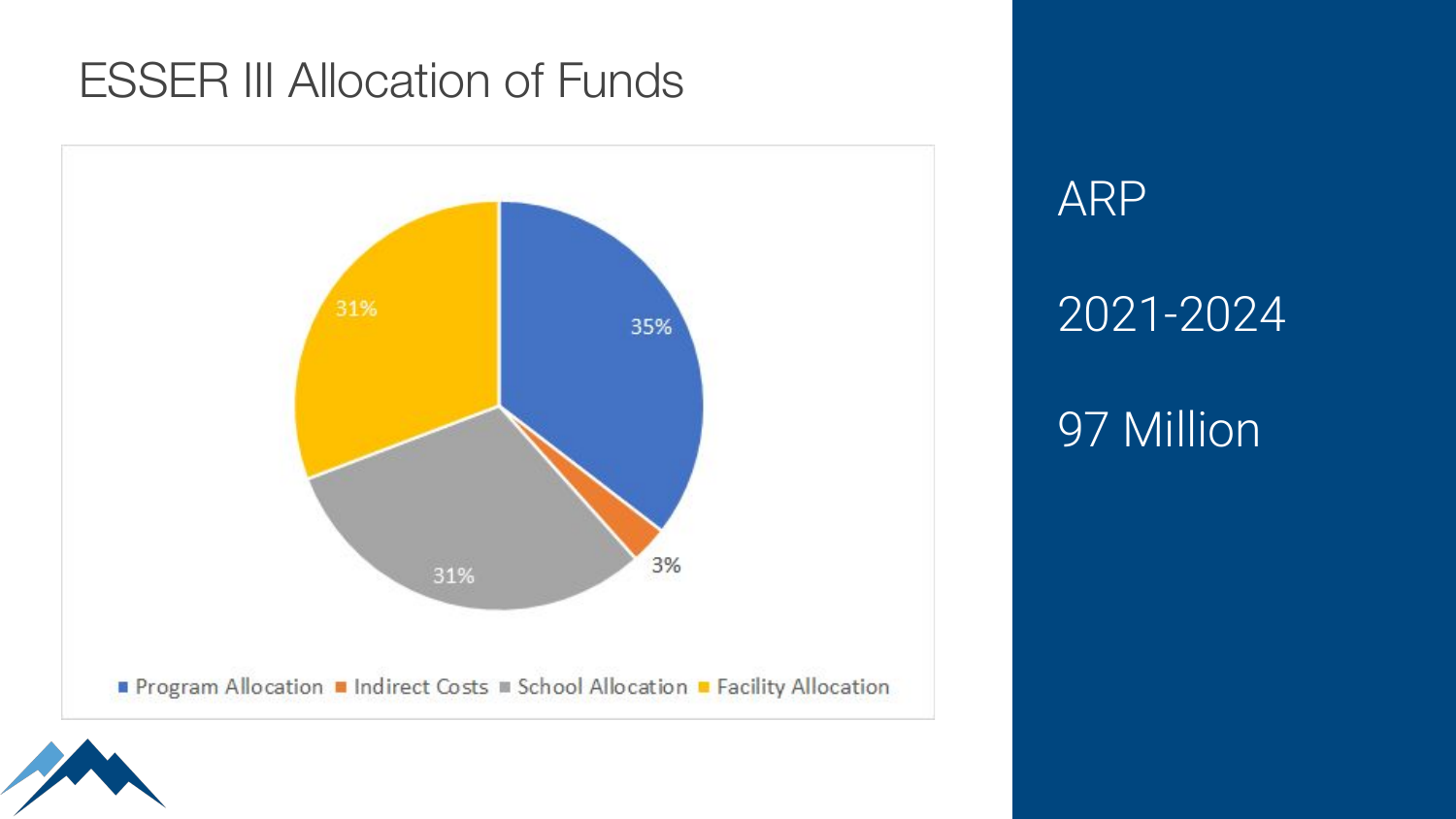#### Plan Summary

1. Describe plan to address accelerated learning